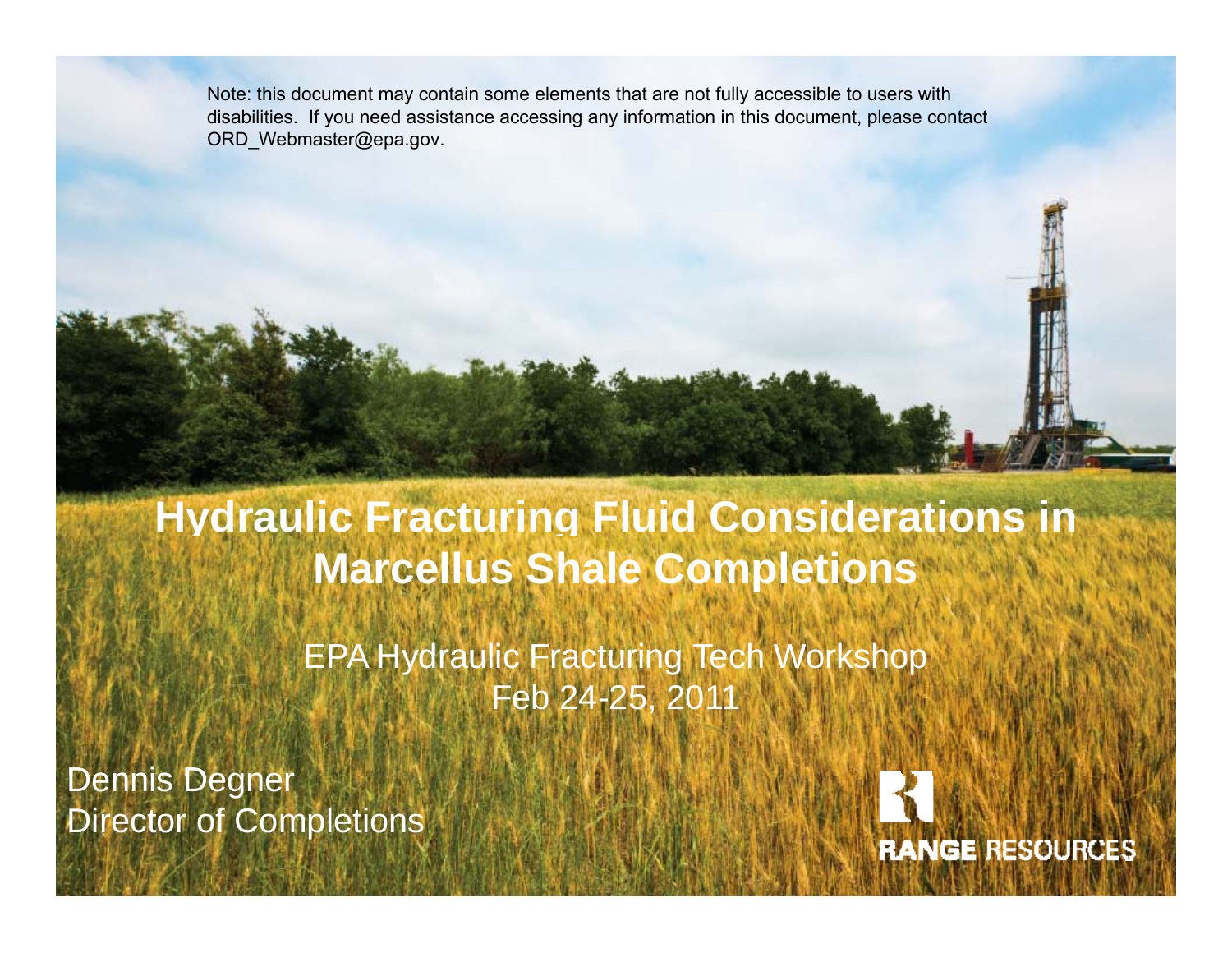## *Agenda*

- **Introduction**
- **Additives used in Marcellus Shale fracturing**
- **Why we use these additives**
- **P Testing performed**
- **Where do we go from here**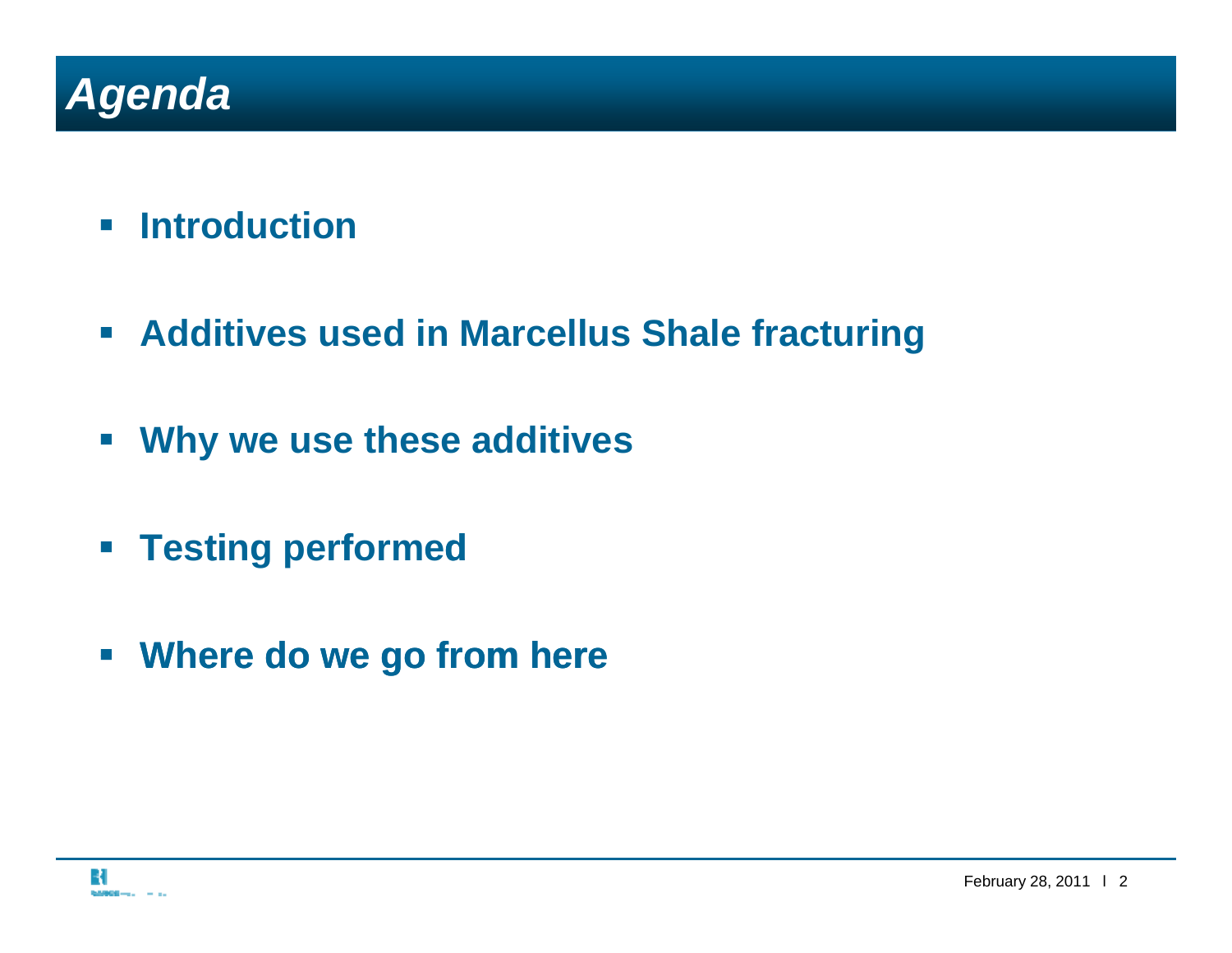## *Introduction*

- $\overline{\mathcal{L}^{\mathcal{A}}}$  **Hydraulic fracturing is key to shale development** 
	- **Fracturing creates a small conductive flow path for hydrocarbon to flow from low permeability reservoirs**
	- **"Slickwater" style design most commonly used in Marcellus as well as other shale reservoirs reservoirs** 
		- **Slickwater design consists of water, proppant (sand) and small amounts of additives for placement and water management management**
- **Additives used** 
	- **Friction Reducer**
	- **Biocide**
	- **Scale inhibitor**
- p. **Why do we use these additives in Marcellus fracturing?**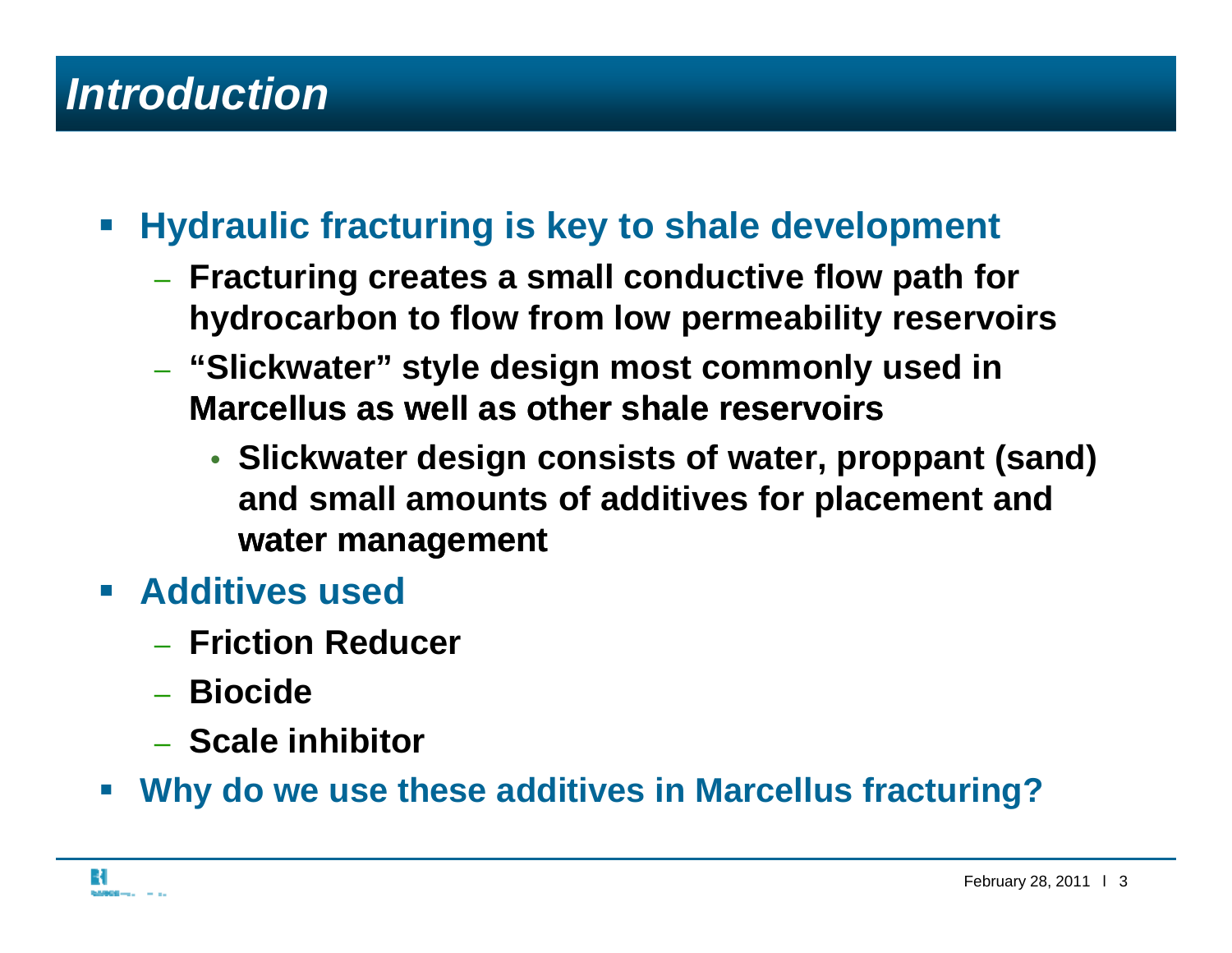#### *Friction Reducer*

- **A key to shale fracturing is pumping fluid at high rates** 
	- **High rate helps to transport proppant (usually sand)**
	- –**Creates a fracture network**
- **educ essu e at su ace reducing pr essure at surfaceTo reach required pump rates friction reducer is added**
- **What is friction reducer?** 
	- **Polyacrylomide polymer**
	- **Comes in dry powder and liquid form with mineral oil base**
	- **Also used for soil stabilization and some children's toys**
- $\mathcal{L}_{\mathcal{A}}$  **Friction reducer selection impacted by:** 
	- **Chemistry of source water for fracturing**
	- **High salinity vs. fresh water = different products**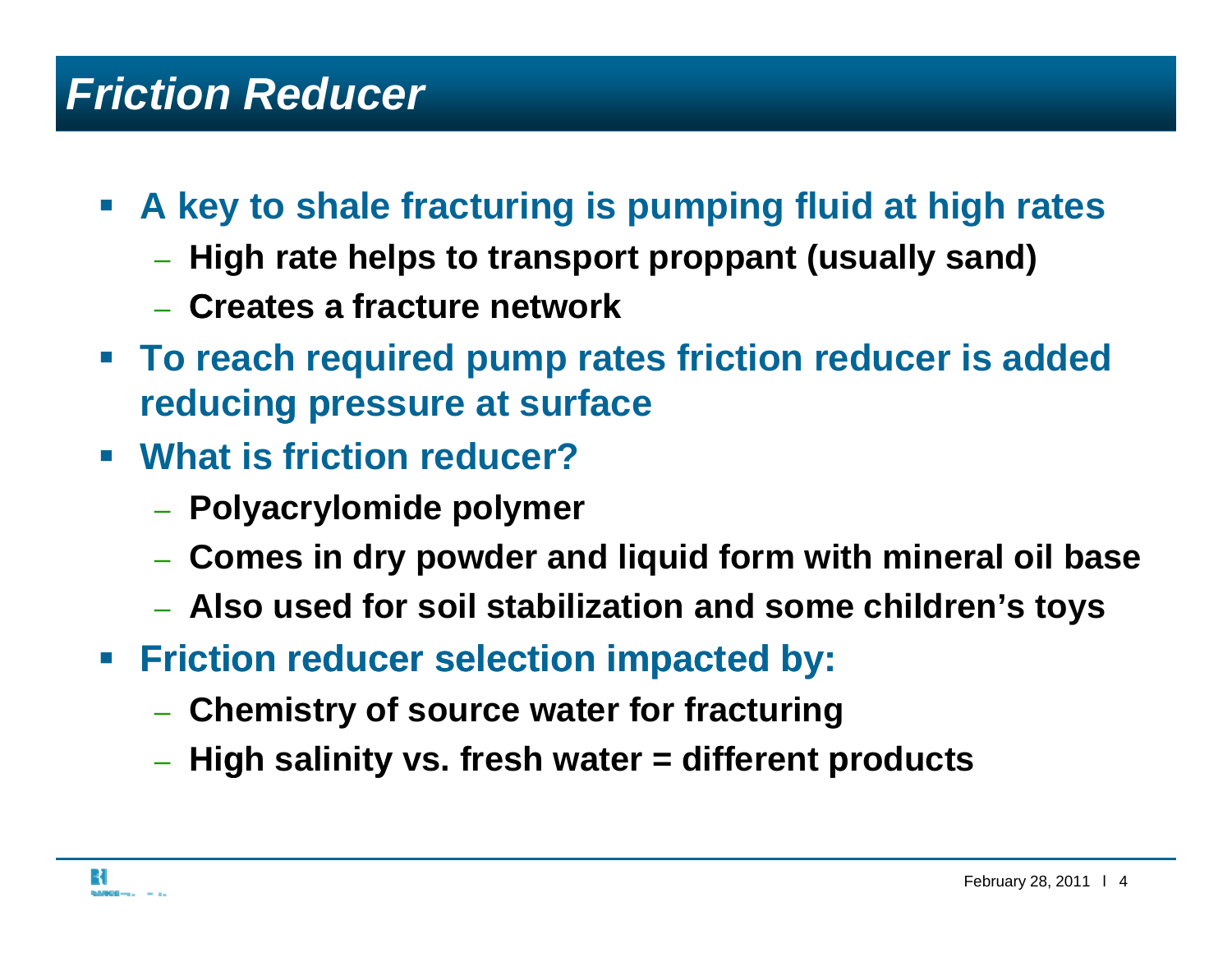#### *Friction Reducer - flow loop test data*



R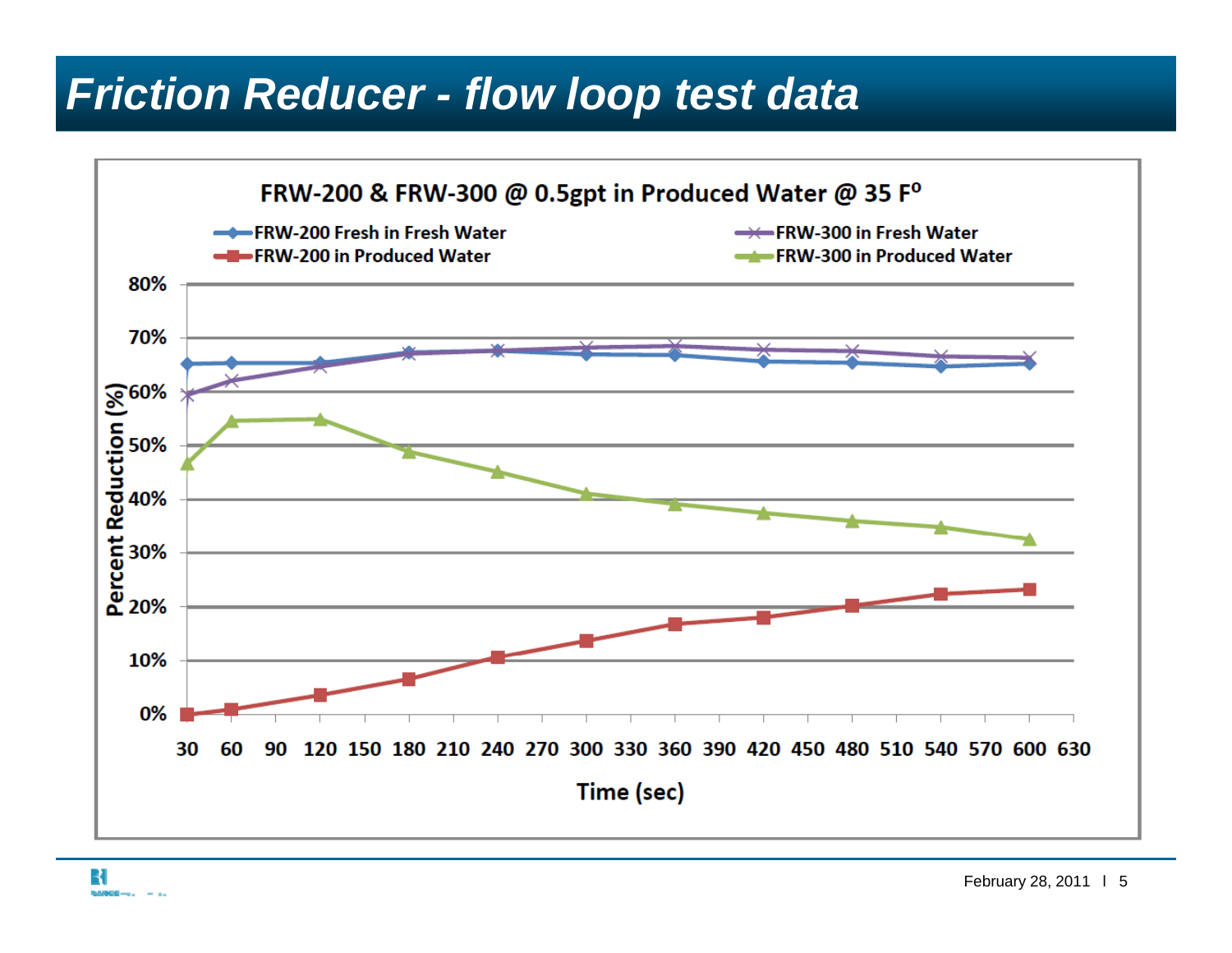#### *Biocide*

- **Various water sources are used for Marcellus fracturing**
	- **Ground water**
	- **Sf t ur ace water**
	- **Produced water**
- $\mathcal{L}_{\mathcal{A}}$  **Pre-job water testing is conducted to assess pre job assess preexisting bacteria present**
- **Test involves inoculating specific media in a serial dilution bottle with 1 ml of frac source water**
- **Change in bottle color directly relates to bacteria count**
- $\mathcal{L}_{\mathcal{A}}$  **Results guide additive concentrations used during guide used fracturing**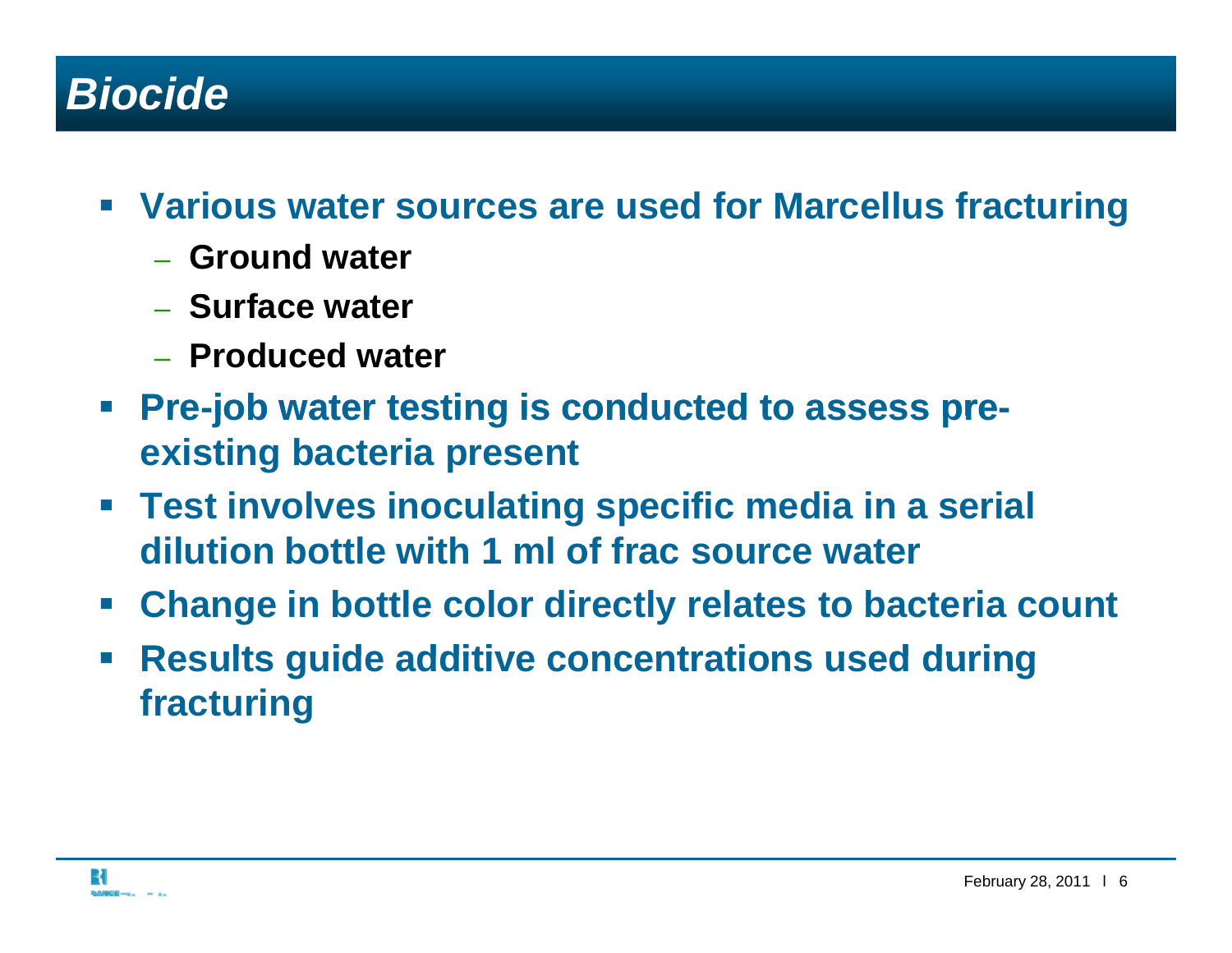#### *Biocide*

- **What are some impacts of untreated bacteria?** 
	- **Microbiological influenced corrosion**
	- $-$  Formation souring (creation of H<sub>2</sub>S in the formation)
	- **Microbial growth downhole restricting production**
- **How do we control bacteria?** 
	- **Add an organic biocide to sterilize the fluid**
	- Glutaralehvde/quat **Gl utaralehyde/ quaternary ammonium bl end**
	- **Added at low concentrations (**<sup>±</sup> **0.5 gal/Mgal)**
	- **Post fracturing testing conducted over life of a well**
	- **Results used for biocide optimization**
- $\mathcal{L}_{\mathcal{A}}$  **Similar approach seen in medical equipment approach equipment sterilization and hand sanitation**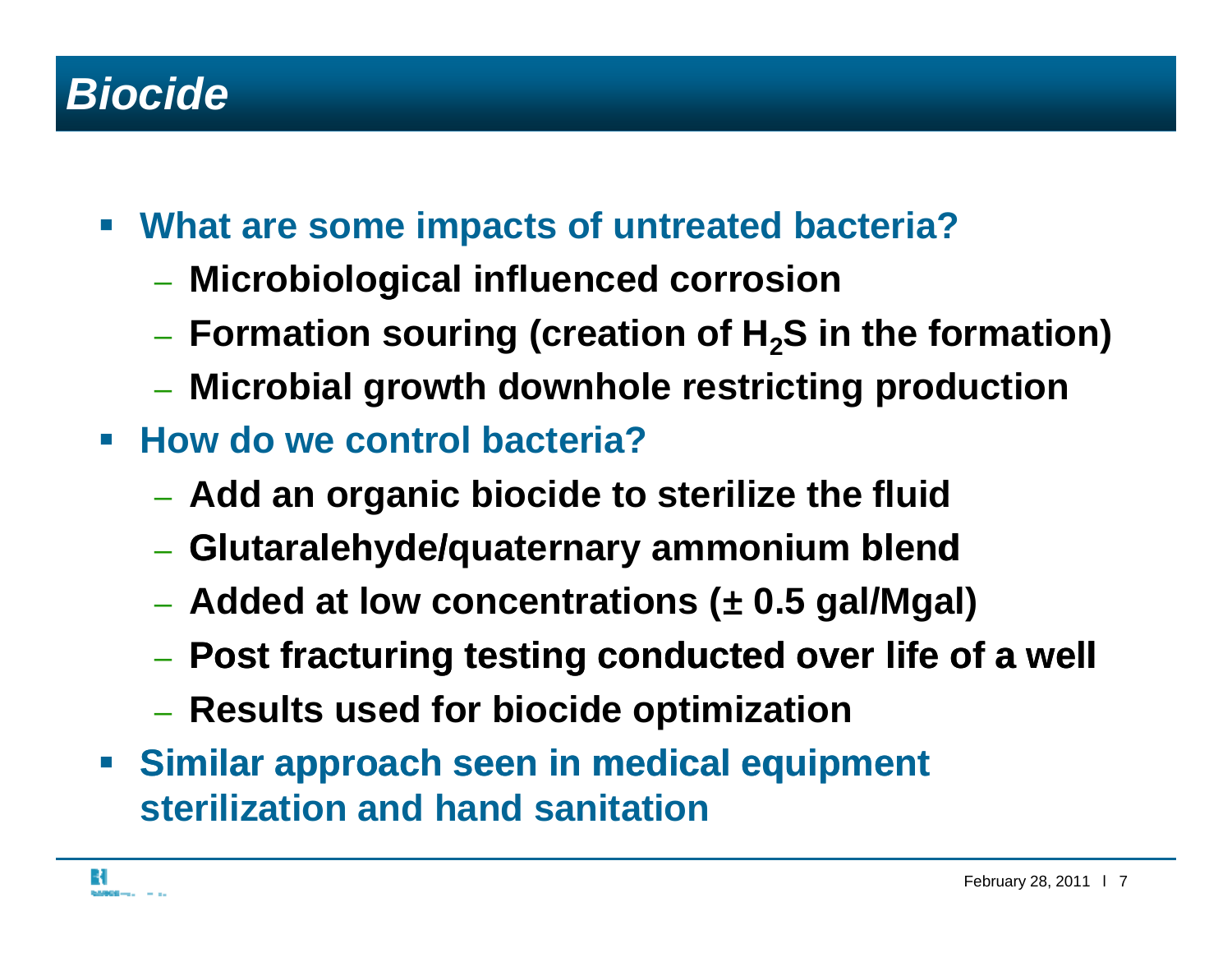### *Scale Inhibitor*

- $\mathcal{L}^{\text{max}}$ **Due to minerals in the source water scale can form**
- $\mathcal{L}_{\mathcal{A}}$  **What are some ways scale can form?**
	- **Pressure drop**
	- **Temperature changes**
	- **Mixing of ff di erent waters**
	- **Agitation**
- **To prevent scale from forming <sup>a</sup> solvent based scale forming a inhibitor is added to the fracturing water**
- **Added at low concentrations (**<sup>±</sup> **0.1 gal/Mgal)**
- **Similar additives used in municipal water treatment, deicing agents and household cleaners**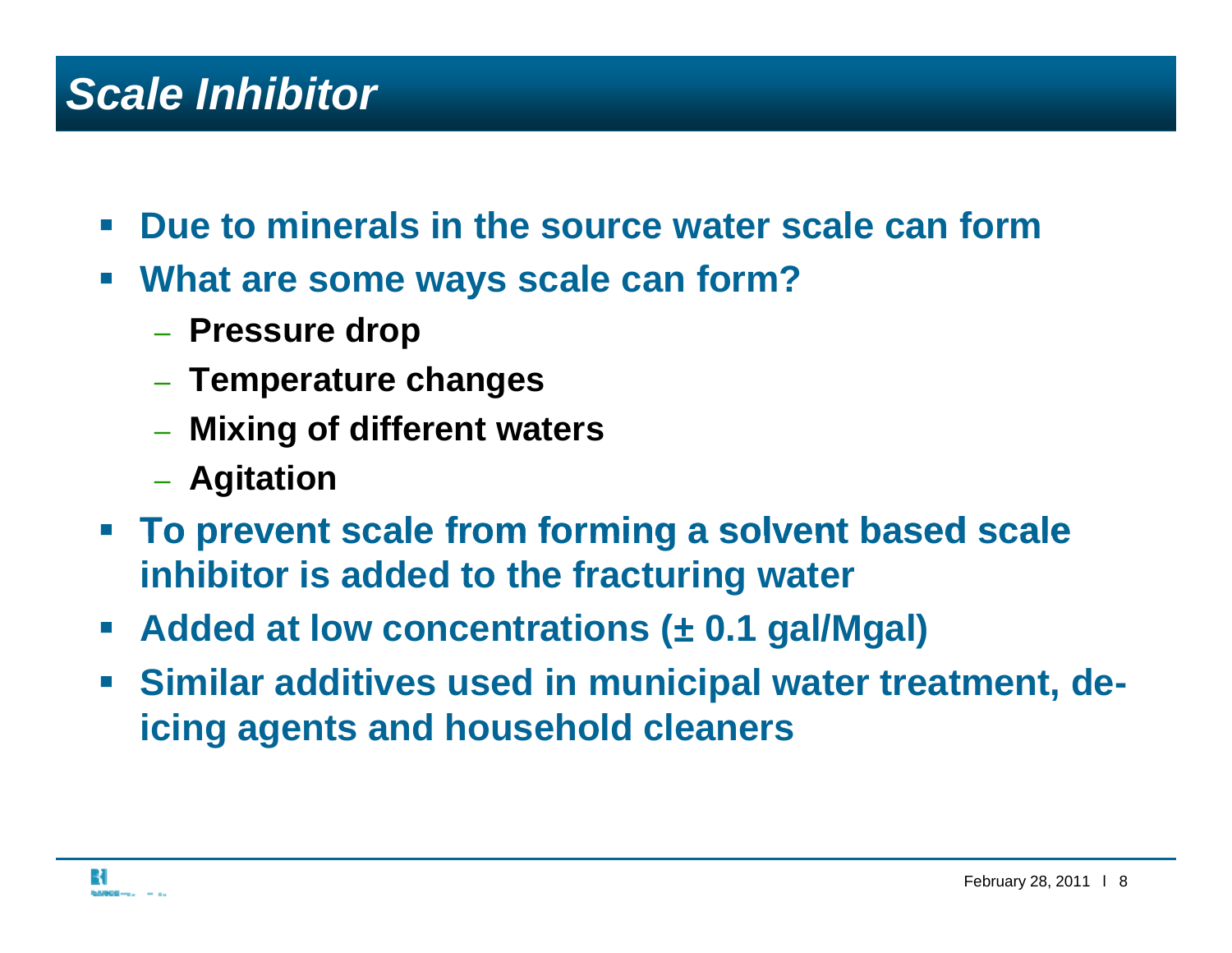#### *Scale Inhibitor*

#### **<u><b>** $\blacksquare$  **Common scale that could form in Marcellus Shale wells**</u>

- **Barium Sulfate (BaSO4)**
- **Calcium Carbonate (CaCO3) (CaCO3)**
- **Scale is difficult and expensive to remove** 
	- **Can require remedial large volume chemical treatment**
	- **In certain cases mechanical removal is required**
- **Water testing can determine scale tendency**
- $\mathbb{R}^n$ **Test results drive additive plan**
- $\mathcal{L}^{\text{max}}$  **Produced water dissolves small amounts of minerals from the shale**
	- **As a result scale inhibitor becomes more important**

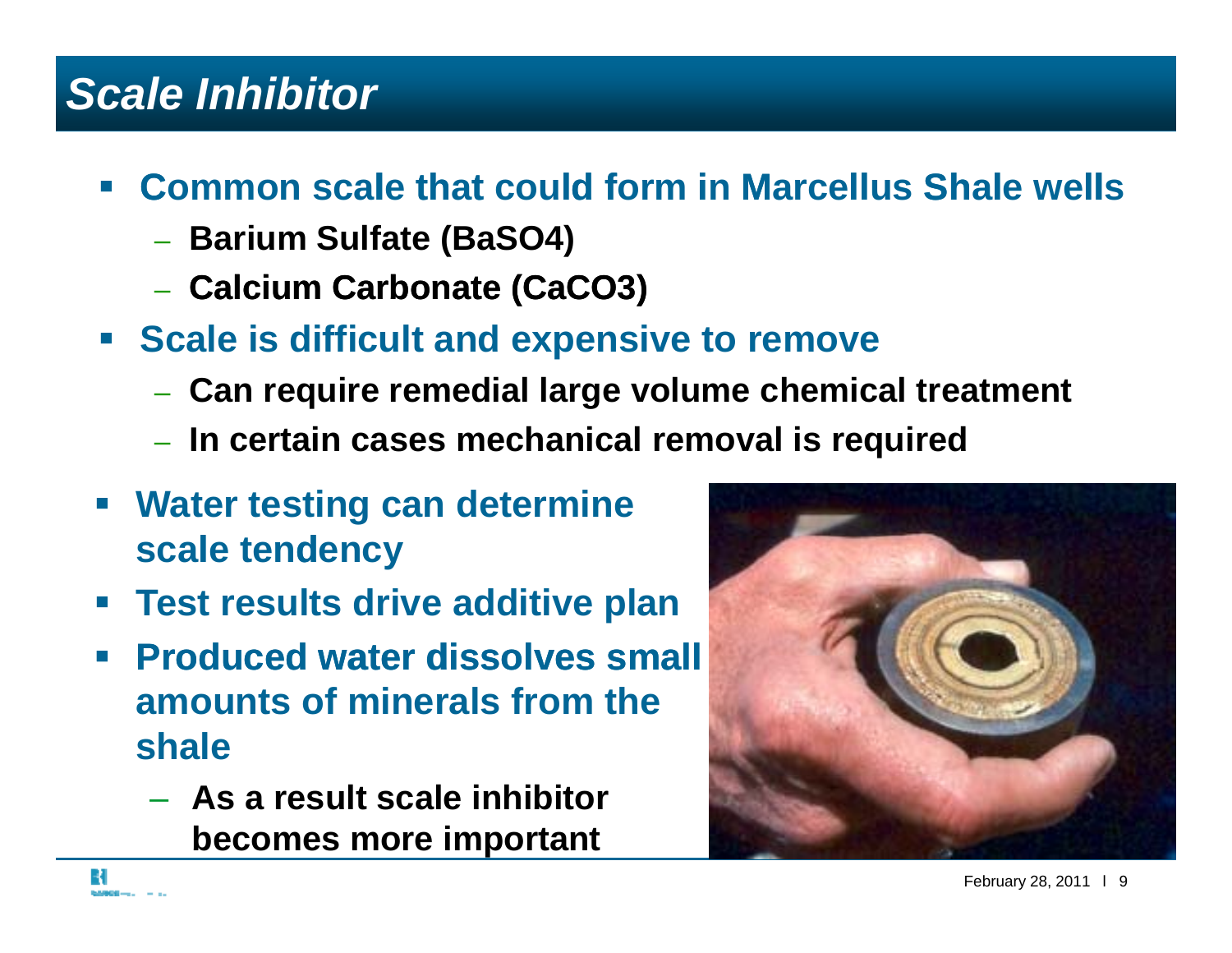#### *Where do we go from here?*

- **E** Continue additive advancement with service provider **and University partnerships with focus on salt water reuse ( y g) rec ycling)**
- $\mathcal{L}_{\mathcal{A}}$  **Develop fluid systems in line with 12 principles of Green Chemistry**
- $\blacksquare$  We share chemical best practices with:
	- **Industry**
	- **State agencies** – vlat
	- **Trade groups**
- **Reep volume used low** 
	- **< 1% of job volume**
- **Example 2 Transparent operations**

| % Composition of Hydraulic Fracture Fluid (by volume) |                        |                                                                                                            |                                                                     |               |           |                                                                                       |
|-------------------------------------------------------|------------------------|------------------------------------------------------------------------------------------------------------|---------------------------------------------------------------------|---------------|-----------|---------------------------------------------------------------------------------------|
| <b>Product Name</b>                                   | Additive               | Purpose                                                                                                    | <b>Use and Dillution</b>                                            | Volume        | Overall % | <b>Common Uses</b>                                                                    |
| Water                                                 | Carrier Fluid          | Creates fracture network in shale<br>and carry proppant to the formation                                   | Primary constituent                                                 | 2,434,801 gal | 93.07%    | Water is the most abundant molecule on the<br>Earth's surface                         |
| Sand                                                  | Sand                   | Allows fractures to remain open so<br>gas can escape                                                       | Second most common constituent.<br>making up almost 6% of the fluid | 179,232 gal   | 6.85%     | Drinking water filtration, play sand                                                  |
| <b>FRW-200</b>                                        | Friction<br>Reducer    | Reduces friction between fluid and<br>pipe                                                                 | Diluted at one-half gallon per 1,000<br>gallons of water            | 1,033 gal     | 0.04%     | Water treatment: soil conditioner: some<br>children's toys                            |
| MC B-<br>8650/Bioban                                  | Antimicrobial<br>Agent | Eliminates bacteria in the water that Diluted at one-half gallon per 1,000<br>produce corrosive byproducts | gallons of water                                                    | $0,692$ gal   | 0.03%     | Water treatment, disinfectant: sterilize<br>medical and dental equipment and surfaces |
| MX 588-2                                              |                        | Scale Inhibitor Prevents scaling in pipe                                                                   | Diluted at one-tenth gallon per<br>1,000 gallons of water           | 243 gal       | 0.01%     | Water treatment, household cleaners, de-<br>icing agent                               |

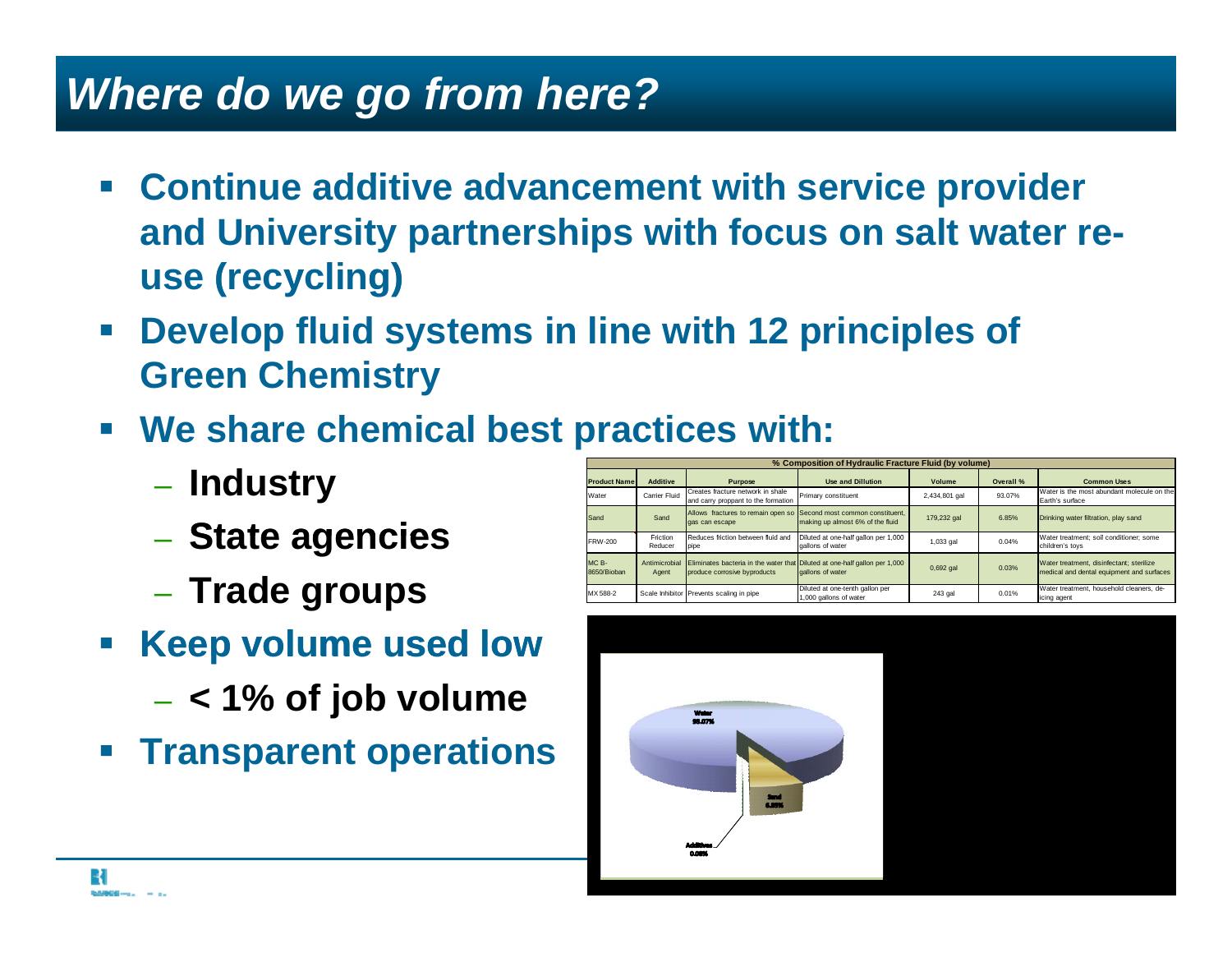# **Thank You**

# **Questions?**

EPA Hydraulic Fracturing Tech Workshop Feb 24-25, 2011

Dennis Degner Director of Completions



SSYLWARING / HURRISON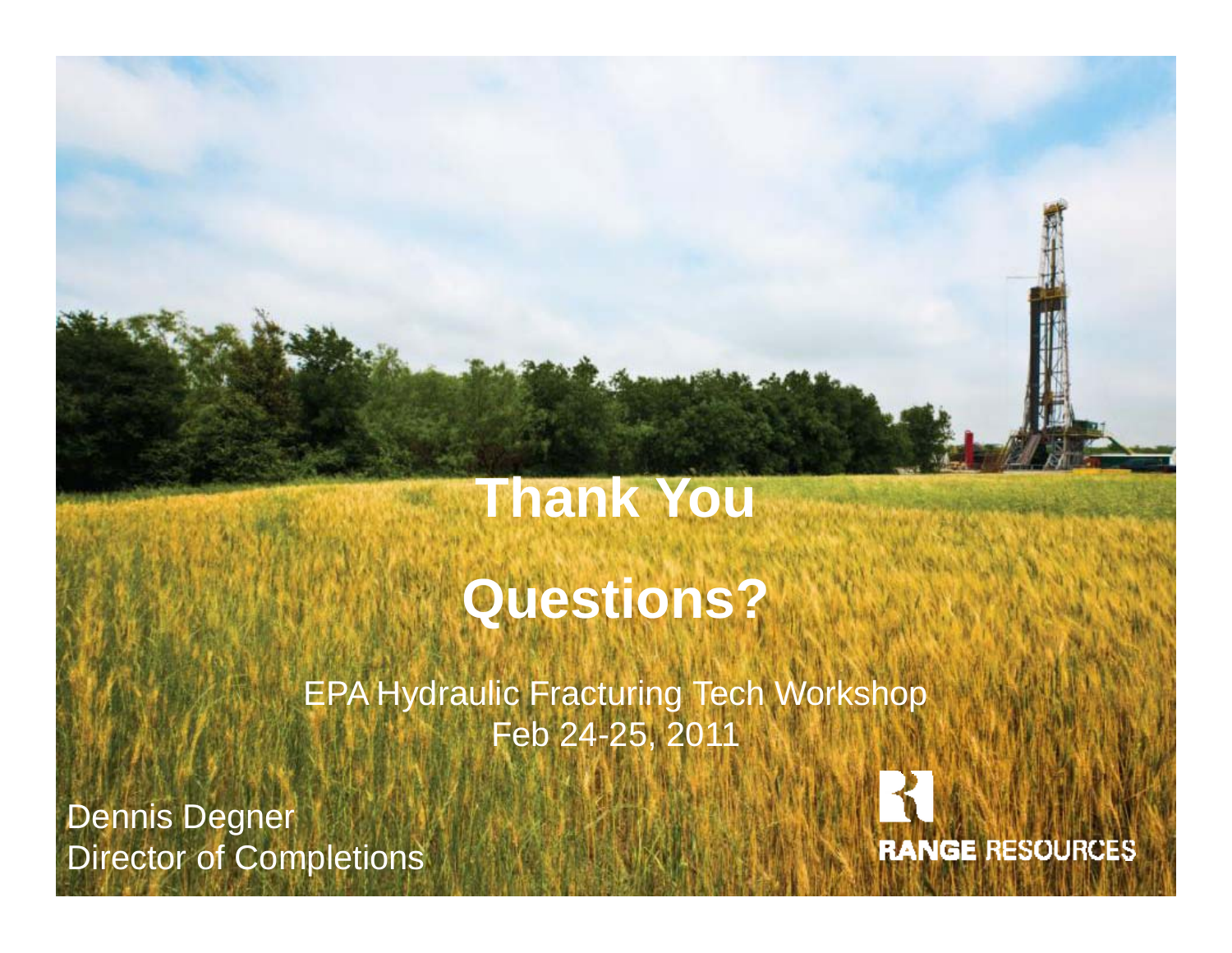#### **Hydraulic Fracturing Fluid Considerations in Marcellus Shale Completions**

Dennis L. Degner Range Resources Appalachia, LLC

*The statements made during the workshop do not represent the views or opinions of EPA. The claims made by participants have not been verified or endorsed by EPA.*

Hydraulic fracturing (completion) has become a key operation when developing shale gas reservoirs. Like all industries and even families, the natural gas industry uses certain chemicals as a normal part of its daily business. Chemicals used during the fracturing process are a vital component to a successful completion. The chemicals used help reduce surface treating pressures, aid in placement of the propping agent (sand) within the deep, downhole formation, and help maintain fluid properties that meet design specifications. The chemicals most commonly used in Marcellus Shale fracture treatments are friction reducer, biocide, and scale inhibitor. These chemicals are mixed in very low concentrations with water (referred to as a slickwater frac) and make up < 1% of the total job volume.

A friction reducer (FR) is one of the common chemicals used in Marcellus hydraulic fracturing operations. The friction reducer is necessary to reduce the frictional effects (extra pressure) that occur as water is pumped down the long pipe (wellbore) during the hydraulic fracture treatment. In Marcellus completions, there is often 10,000 ft of pipe cemented into the ground. Without using a friction reducer, the surface pressure would be higher than desired to reach the required pump rate during the treatment. Friction reducers are commonly a polyacrylamide polymer that is added at low concentrations (± 0.5 gal/Mgal). Once FR is added to the base fracturing fluid the viscosity remains close to that of water (< 5 cps) while the frictional effects are greatly reduced. FR often comes from the manufacturer in dry powder form, but is most commonly pumped as a liquid by mixing with a mineral oil base fluid to stabilize the material until it's injected into the water stream and pumped downhole. Historically they have worked best with fresh water fluids, but recent advancements in technology have made it possible to pump salt tolerant versions when re‐using produced salty water in Marcellus completions. Flow loop testing was conducted in the development of these new chemicals to aid in selection based on fluid salinity. When using produced water in the completion, pre‐job water testing is done to verify which FR is required to ensure proper application. A polyacrylamide is commonly used in many industries and can be found in children's toys, and used for soil stabilization in addition to several other uses.

Hydraulic fracture treatments are pumped with various water sources ranging from ground, surface, and produced water environments. Once the source water is identified, samples are captured and tested to determine the amount of bacteria present. The source water and ambient temperature can be strong drivers in the amount of bacteria present, similar to the drivers controlling growth of pond algae. Based on the level of bacteria already present in the